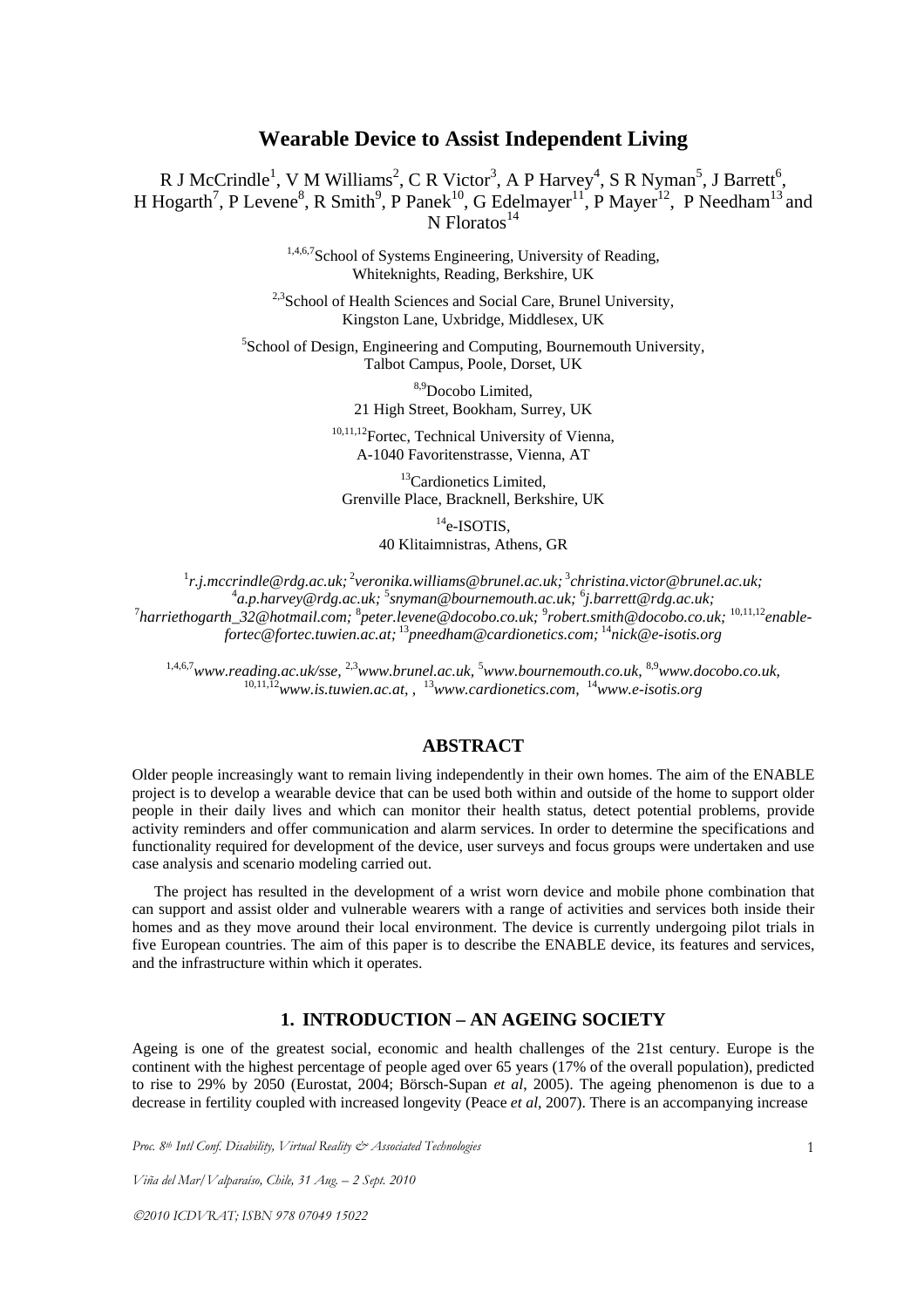in the 'oldest old'. Approximately three per cent of the EU population is currently aged 80 years or over, and the number is projected to virtually triple in the next 50 years (Peace *et al*, 2007). Life expectancy for women in the EU is currently 81.2 years and 75.1 years for men (Peace *et al*, 2007); women account for 60% of the population aged 65 years and over.

Longer lives however do not necessarily translate into healthier lives. Women's longevity makes them more likely to suffer from the chronic diseases commonly associated with old age such as osteoporosis, diabetes, hypertension, incontinence and arthritis (Fried *et al*, 1999). Men are more likely to experience heart disease, pulmonary disease and stroke (Murtagh & Hubert, 2004). Inequalities in life expectancy and overall health status are found in European countries. Specific groups of older people are also at greater risk of illhealth than others. They include older women, members of ethnic and cultural minorities, those who are socially isolated and disabled older people (WHO, 2002). Improvements in standards of living, innovations in medical care and the availability of health care over the past 50 years have led to a greater number of older people living with physical or cognitive impairment as a result of chronic illness and/or the ageing process in the extended lifespan (Mukaetova-Ladinska, 2006).

Despite the difficulties caused by chronic ill health, many older people choose to remain living at home with appropriate equipment, care and support for as long as possible (DH, 2001, 2005). Assistive technology (AT) is one important means of helping people with age-related and other forms of disability to live their lives as independently as possible in their own homes. Assistive technology covers a vast spectrum of aids and devices, from basic shower adaptations to complex computerized medical devices that support the older person in managing their disability or long-term health condition.

The aim of this paper is to describe the ENABLE assistive technology device and the features, services and infrastructure within which it operates. Development of the device has been highly user-centred and hence this paper also reports some of the perceptions, requirements and issues that older people had in relation to development of such a device.

## **2. ENABLE – AIMS AND OBJECTIVES**

The aim of the project has been to develop a personal, user-centred system, with services, for use by an elderly person in or out of the home, to mitigate the effects of any disability and to increase quality of life: independence, autonomy, mobility, communications, care and safety. The system is based on a distributed open platform, enabling other services to be added by third parties, by "plugging" into defined interfaces. The platform includes a mobile phone, enabling the user to get out and about, for visiting, shopping, recreation, etc, whilst maintaining contact for help and services.

The system is built round a dual platform of mobile phone and wrist unit, to which are added modular capabilities for (1) alarm functions, (2) control of appliances/other devices around the home, (3) identification of the user's location, and (4) health monitoring. The project addresses mobile phone accessibility by providing an accessible user interface extension, using the wrist unit and speech guidance.

The intended benefits of the system are to:

- Improve the quality of life for an elderly person wanting to lead, or continue to lead, an independent life
- Assist in carrying out daily activities
- Monitor health and activity, especially reduce the risk of having a fall or other trauma
- Improve access in emergency, for safely and security, especially in the case of a fall
- Facilitate social contacts
- Increase the length of time that the elderly person can stay at home before moving to an institution
- Improve the quality of life and costs for their carers, especially for friends or relatives that might not be living, or want to live, in the same house, but are anxious about leaving the elderly person by themselves
- Improve the standard of care provided by local social services, and the cost of providing that care
- Reduce the amount of time that the elderly person spends in hospital before they can be safely sent home
- Improve the quality of life for the elderly person recovering from treatment, or with a terminal illness, who wants to stay at home.

*Proc. 8th Intl Conf. Disability, Virtual Reality & Associated Technologies* 

*Viña del Mar/Valparaíso, Chile, 31 Aug. – 2 Sept. 2010* 

 $\overline{2}$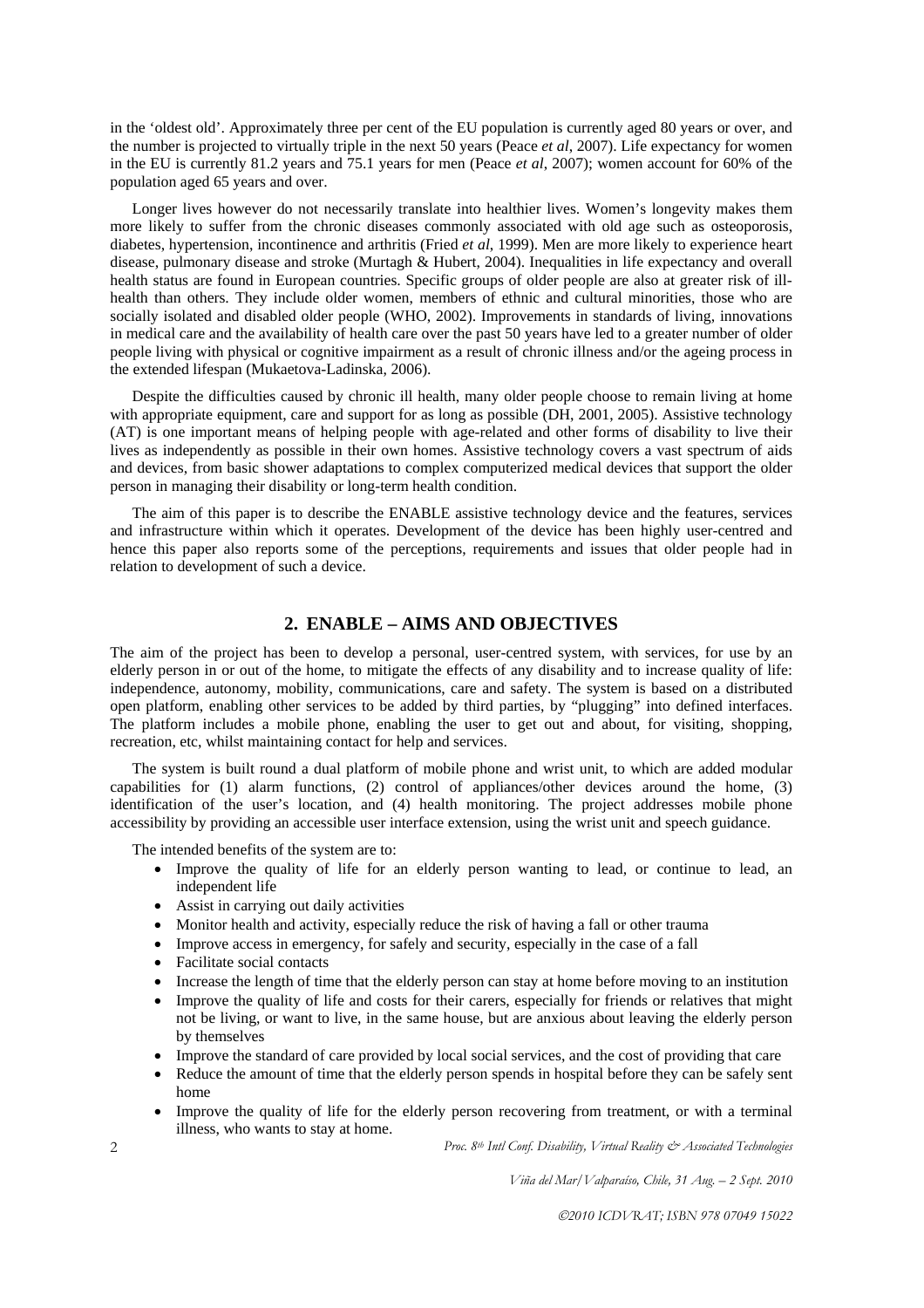### **3. OTHER SYSTEMS FOR ASSISTED LIVING**

There are a range of systems and devices already on the market or being developed in other projects which are positioned in competing or complementary market places for the ENABLE device and which provide useful information for comparing ENABLE's approach and intended performance with that of other RTD (Research and Technology Development) projects. These products include for example the Vivago alarm watch based on measurement of physiological sensors (Vivago, 2010); the Equivatal life monitoring system (Equivital, 2010); the Tunstall's RTX telehealth home monitor (Tunstall 2010); and Movea's Motion Pod (Movea, 2010). Projects investigating assistive technology for independent living include: the i2home project (i2home, 2010); the CAALYX Complete Ambient Assisted Living Experiment (CAAlYX, 2008), Emerge (Emerge, 2010) and Soprano (Soprano, 2010) to name but a few; other projects examples may be accessed via the Foundation for Assistive Technology (FAST, 2010).

## **4. USER REQUIREMENTS AND CONCERNS**

Design and development of the ENABLE device has been highly user-centric with older people being involved at all stages of the system lifecycle. Two such activities that influenced design of the device were the user surveys and focus groups conducted in order to explore user needs and concerns. The key findings from these are summarised in this section.

### *4.1 User Surveys Approach*

In an initial user survey to gain a broad understanding of user needs, questionnaire data were collected from 96 older people in six European countries: UK (age rage 59-91, mean age 74.5 years), Greece (age range 68- 80 years, mean age 73 years), Austria (age range 63-94 years, mean age 72 years), Czech Republic (age range 75-94 years, mean age 83 years), Belgium (age range 57-92 years, mean age 78 years) and Spain.

The sample included older people from volunteer groups and residential care with some degree of illhealth or functional difficulties. Participants were accessed via workshop days, residential and nursing homes and volunteers in six European countries. The majority (over 80 %) of participants were retired with less than 5% working full time and less than 10% working on a part time basis. We did not collect any specific data on education background as the educational systems between countries vary widely. However, the vast majority of participants (over 90%) completed secondary education, with some people being educated to degree level.

Participants' knowledge and current use of technology ranged from everyday use of communication technology devices (such as computers, internet, mobile phones) and household electrical appliances to very little or no use or previous knowledge of communication technology devices.

Questionnaires were translated into the different languages (Greek, German, Czech, Dutch and Spanish) and were predominately self- administered, although some were administered by an interviewer where the participants requested help with filling out the questionnaire.

The initial questionnaire consisted of questions relating to socio-demographic background, health status and functional difficulties, and explored areas of ownership of home entertainment and communication devices, difficulties in using such devices, safety and security, home adaptations, concerns of using ENABLE device, and importance of features of ENABLE device. A second survey with a further 98 respondents was conducted across UK, Belgium, Czech Republic and Greece in order to explore in more details the wrist unit concepts. Data were entered into SPSS and Excel and descriptive statistics were used to analyse data.

#### *4.2 Focus Group Approach*

*Proc. 8th Intl Conf. Disability, Virtual Reality & Associated Technologies*  3 A total of 47 participants took part in nine focus groups in the UK. The majority of participants were female and between 70 and 80 years of age. Most participants were retired. The focus groups included healthy older volunteers, older people with chronic conditions and disabilities (such as Parkinson's disease, stroke, vision impairment, respiratory and cardiac conditions) as well as some carers. The aim of these focus groups was to explore in depth end user needs and identify any issues of concern in relation to users being shown early prototype (PPT1) devices/mock-ups (Figures 1-3 and 4-5). Prior to commencing focus groups, written consent was taken from all participants. A prepared interview schedule was used to ask participants about the difficulties they faced on a daily basis. Participants were then introduced to three different space models and/ or pictures of mock up devices. The researcher explained the device and its potential functions and participants were then asked for their views on the design, functionality and potential concern regarding the use of such a device. A second researcher would take notes during the focus group on group dynamics and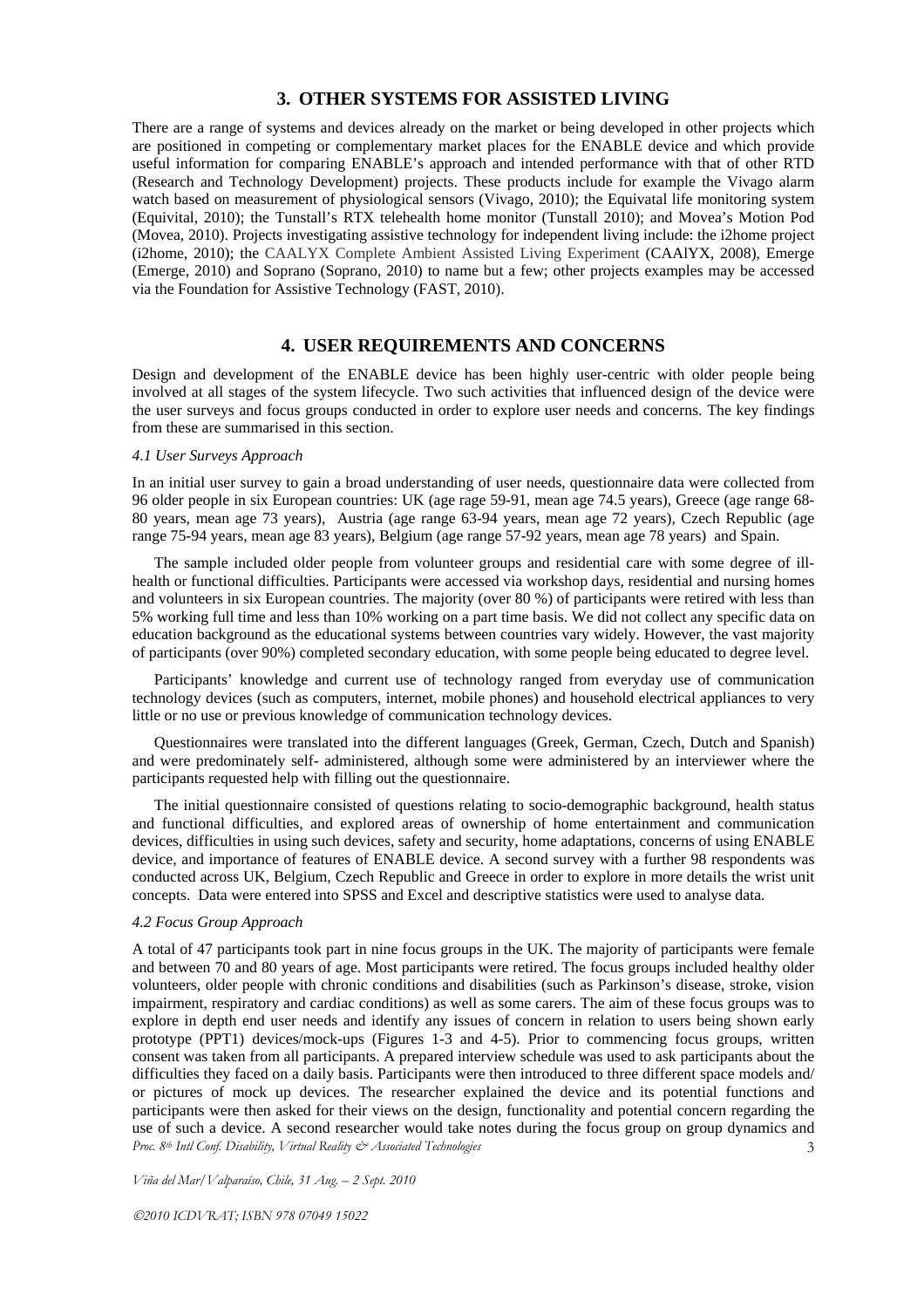any issues that were identified as important. The interview schedule was amended after each focus group after taking into account responses from participants. This allowed the research team to explore specific issues raised in more detail with subsequent focus groups. Focus groups were tape-recorded, transcribed, imported into Atlas.Ti (a software package for qualitative data) and analysed using thematic analysis.

### *4.3 Overall Design*

The main issues arising from the user perspective with regard to overall design stemming from the questionnaires, focus groups and individual sessions with users trialling PPT1 are summarised below:

## *4.3.1 Wearing the device*

Participants (across all participating EU countries) seem to prefer wearing a device on the wrist. This finding is supported by both survey data with over 100 participants across five EU countries (over 55% of participants preferring to wear the device on the wrist) and focus group data from the UK. This therefore led to the recommendation that the device to be developed within ENABLE should be a wrist worn device as this seems most acceptable to end users across selected EU member states, to both men and women and all age ranges. Although some concern was expressed by the participants with regard to wearing the device at all times (such as discomfort and for practical reasons), respondents also saw this as a benefit as it would eliminate the risk of forgetting to take the device with them which could be problematic in case of an emergency.



 **Figure1.** *PPT1 Concept A* **Figure 2.** *PPT1 Concept B* **Figure 3.** *PPT1 Concept C*

### *4.3.2 Overall concept issues*

Concepts A/B were the preferred versions of the WU, i.e. end users preferred the square screen with buttons on the side as opposed to buttons on the bottom of the screen. This may relate to ease of using buttons with one hand, as end users will be able to use the device much like a clock design with buttons on the side (and use their thumb for stabilising the hand that uses the buttons) whereas buttons on the bottom of the screen require a more stable hand. In addition, concept C also displays buttons with small spacing and would therefore be difficult to use for people with dexterity problems.

The main issue raised by end users in relation to the overall design was weight. Women in particular were concerned about comfort regarding the weight of the device. This issue was also of great concern to those end users who suffer from conditions that affect muscle strength in the wrist/ hand, such as arthritis, stroke and Parkinson's disease and frailty associated with old age.

Although the overall size and aesthetics of the WU was of some concern to end users, by which they preferred a slim version that would not appear too bulky, focus group data clearly indicates that functionality and ease of use of the WU would override any aesthetics concerns. This suggests that within reason end users may be willing to accept a larger size WU if this would lead to a device that was more user friendly (in terms of button size/ spacing; text size and simplicity of functions).

#### *4.3.3 Interface and access to services*

Several areas of end user needs with regard to the interface and access to services were identified:

*Screen face:* With regard to the clock screen options, respondents showed a clear preference for the digital clock screen over the analogue clock. However, some variance between EU countries has to be noted. Respondents from continental EU states did not like the am/pm display but would prefer the 24 hour clock display. Although the majority of respondents preferred the digital clock screen, a large number of respondents noted that they would like an analogue screen but with numbers on the clock face.

*Proc. 8th Intl Conf. Disability, Virtual Reality & Associated Technologies* 

*Viña del Mar/Valparaíso, Chile, 31 Aug. – 2 Sept. 2010*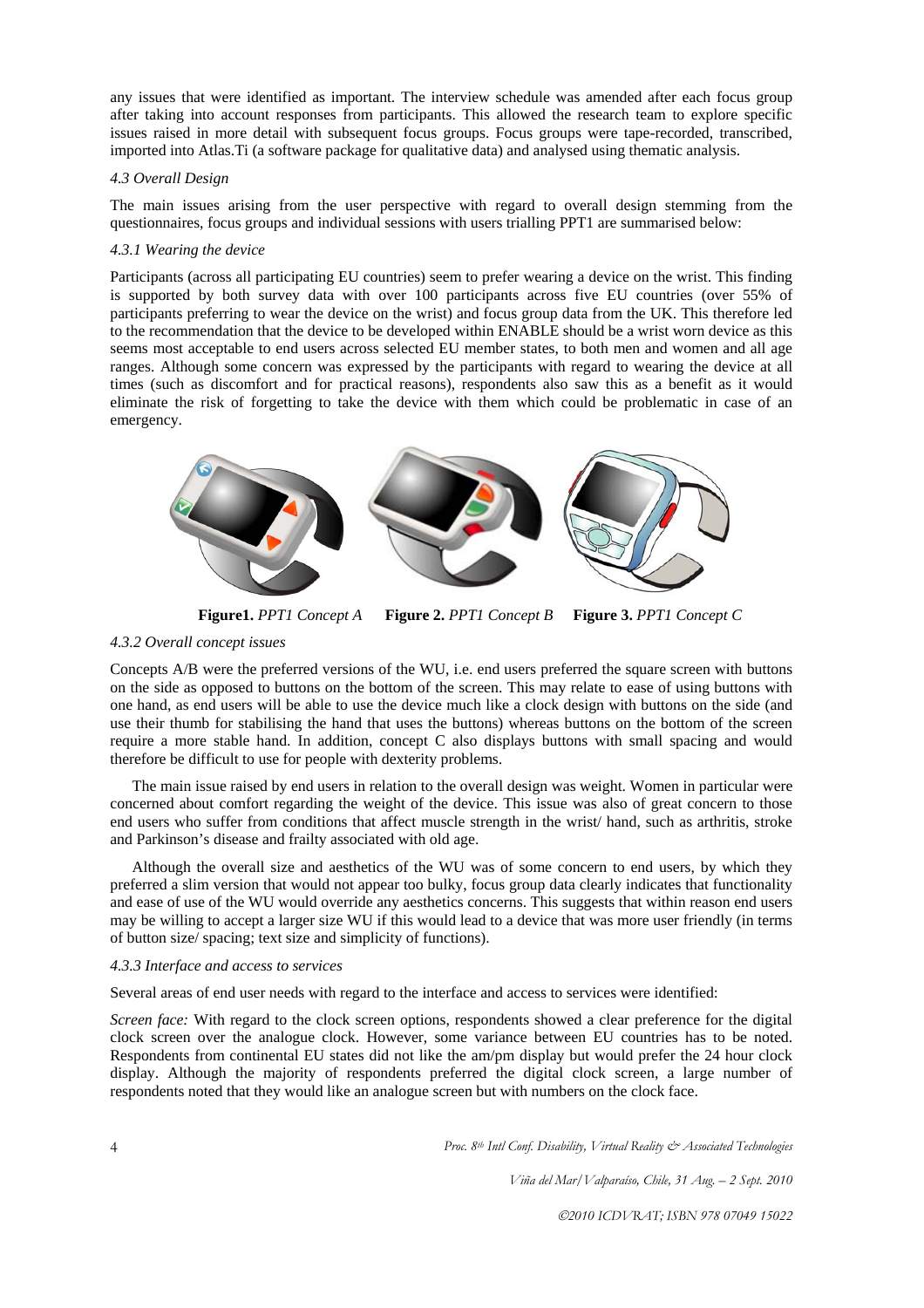*Colour scheme:* End users showed a clear preference for a simple colour scheme with high contrast colours, such as black text/icons on a white background. However, such a colour scheme has high power consumption and therefore we suggested a dark/light colour scheme, such as gold on black to optimise power usage whilst providing high contrast. Busy backgrounds containing multiple colours or patterns were disliked by the vast majority of respondents across all countries.

*Screen icons and text size:* The vast majority of respondents preferred simple screen icons with text displayed with minimal extras, i.e. arrows, additional 'back' and 'select' buttons were disliked. Icons should be displayed on a uniform background preferably in a contrasting colour to text and icons (such as dark colour on light background). *The font size* was found to be acceptable by most respondents, however, bigger spacing between words would be preferable and some participants from Greece preferred capital letters.

### *4.4 Views on Specific Functions*

The following functions were identified as most important to older people across all countries involved.

### *4.4.1Emergency function:*

The emergency function was seen as one of the most important functions of the device. Participants wanted a standard alarm system as well as inclusion of information of location in emergency and (to a lesser degree of importance) the possibility of pictures in an emergency. Participants liked both, activation by pressing button or voice activation, to trigger the alarm system.

### *4.4.2 Falls detector/prevention*

These functions were mainly discussed in relation to the emergency function and respondents were mainly concerned with the range of the device (i.e. will it work outside) and risk of failure (i.e. if the person has fallen onto the arm on which the WU is worn how can the alarm be activated if the button cannot be reached). These concerns seem to be related to current fall alarms and as such indicate that these are not adequate in addressing the needs of older people who are at risk of falling. These aspects need to be considered during the development of PPT2 in order to ensure the falls functions address end user concerns. For example, the device should incorporate an alarm that would automatically be triggered when the person has fallen rather than the person having to activate the alarm manually once fallen.



 **Figures 4 and 5.** *Syd taking part in PPT1 trials giving feedback on initial designs and mock-ups* 

## *4.4.3 Medical device:*

The use of the wrist worn device as a medical device related mainly to two aspects: the reminder function for medication and the health status monitoring.

*Reminder function (medication):* The majority of participants prefered an audio or vibrating alarm to a visual alarm as a reminder function. This aspect of the device is also of benefit to carers as it will alleviate them of some of their responsibility to remind the older person to take their medication. The reminder function was also seen as very useful for those conditions where it is important to take medication at a certain time every day (e.g. Parkinson's disease, diabetes, Alzheimer's disease).

*Health status monitoring:* Health status monitoring such as blood pressure, pulse, temperature monitoring was seen as an important function of the device with over 50% rating this function as important or very important. It was perceived to serve as a way of keeping someone else (e.g. in response centre) aware of health status and deterioration, however it could also be used to facilitate diagnosis of chronic health problems.

*Proc. 8th Intl Conf. Disability, Virtual Reality & Associated Technologies*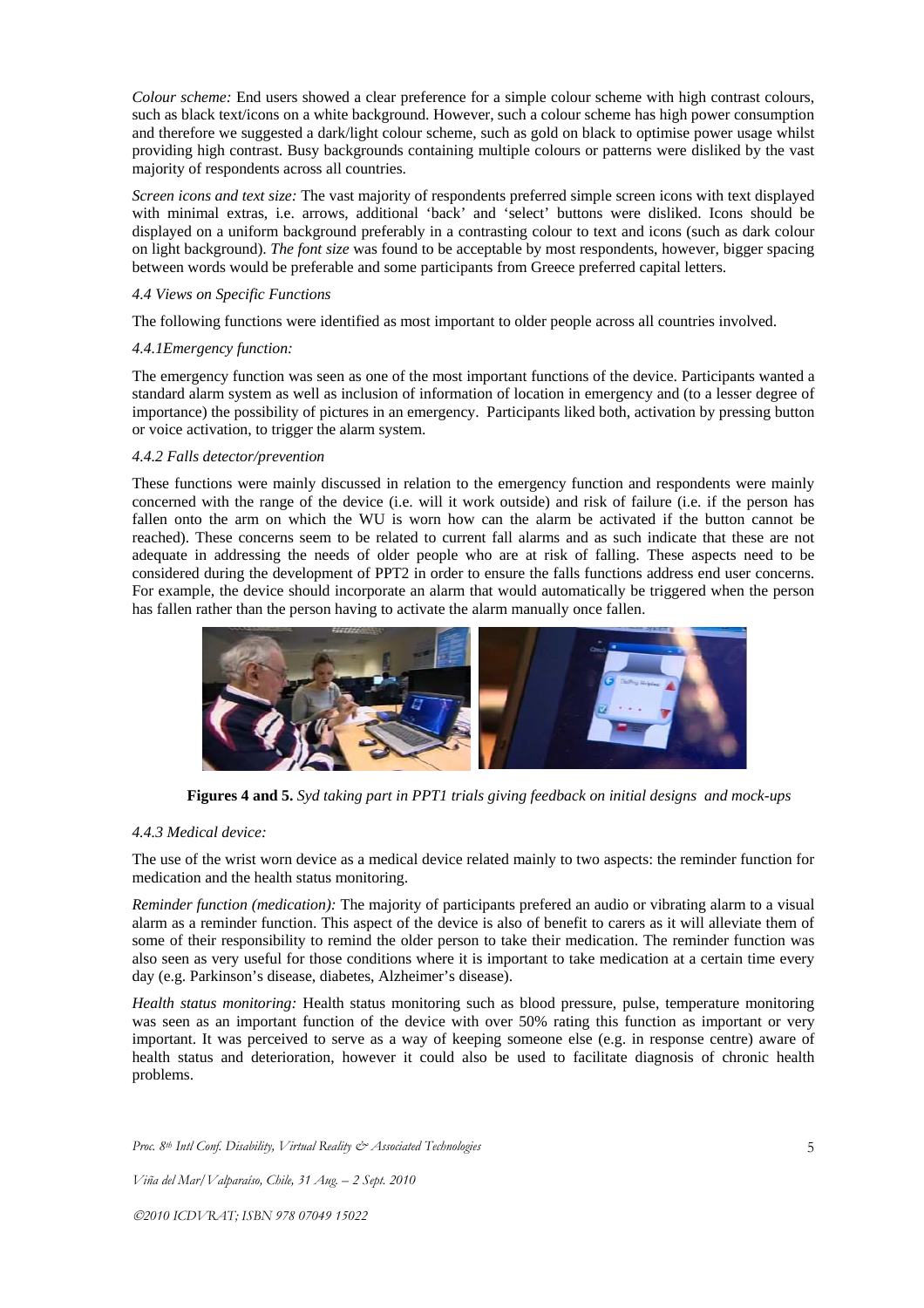Health status monitoring is of particular interest as a large proportion of older people are living with a chronic health condition (this was reflected in participants, with over 65% indicating they were living with a long term condition). In addition to basic vital signs monitoring (blood pressure, pulse, temperature, ECG) it would be useful to include a way for gathering medical information which would allow care providers to manage these older people better in their own homes. This could be achieved by using standard sets of questions which would be collated and monitored over time in order to detect any abnormalities.

Participants showed very little concern (only 7.5% indicate great concern) about sending medical data to health care professionals or health care assistants (26% indicate great concern) however showed much greater concerns about sharing data with non medical staff (38% indicate great concern). This result may effect the way medical data is handled in the response centre and staff employed.

#### *4.4.4 Text function:*

The ability to text messages from the device was less important compared to other functions but was of interest to a sub group of participants (e.g. those with speech impairment). Concerns were raised related to the use of buttons, so the WU needs to include buttons of a reasonable size, spacing and most preferred textured surfaces.

### *4.4.5 Speech/Automatic Speech Recognition (ASR)*

The majority of respondents (over 60%) would like a speech function/ASR included in the device, in particular those end users with vision deficits. However some concerns were raised regarding volume of speech (output) and whether the device will 'understand' speech input for those end users who have speech impairments (e.g. Parkinson's Disease/ Stroke). In addition, survey data showed that a majority of the participants were not willing to wear headphones or earpieces and therefore the volume of speech output needs to be at a level that is loud enough to be understood even by those end users who have hearing difficulties.

### *4.4.5 Environmental control*

The environmental control function seems to be more important to carers than the older person as it appears to provide reassurance to carers when the older person is left alone. Carers indicated that they are often worried whether the older person left appliances on (such as cooker, gas hob, etc.) which would place the older person at risk. An environmental control function would alleviate such concerns, as all appliances could be switched off using the device.

## *4.4.6. GPS*

The GPS function was also particularly important to those carers who looked after older people with dementia as it would offer reassurance of the location of the older person should he or she get disorientated or wanders off and get lost. End users themselves would also like further information included in the GPS function, such as local maps, traffic information and directions (much like a satellite navigation system).

## *4.5 Concerns to be Addressed*

Participants also expressed concerns about using a wrist worn device. These primarily related to complexity of functions, privacy, built quality, safety concerns and ease of use of the device.

#### *4.5.1 Complexity of design*

One of the key concerns raised by participants with regard to using a wrist worn device was the potential complexity of functions. Participants preferred simplicity of menus and access to functions and a limited number of functions with the focus on those functions that are most needed. As such, end users appear to prefer a device that is individually tailored to them in terms of functions included as this approach would reduce the risk of complicated menus with numerous functions that may not be needed by an individual.

We would therefore recommend that the wrist unit is developed to be as 'individualised' as possible. which could be achieved by developing more than one prototype/system, e.g. by having one model for older people living with long-term conditions, one model for those needing some support in the home environment (activity monitoring) and one for those at risk of falls and with memory deficits, such as dementia.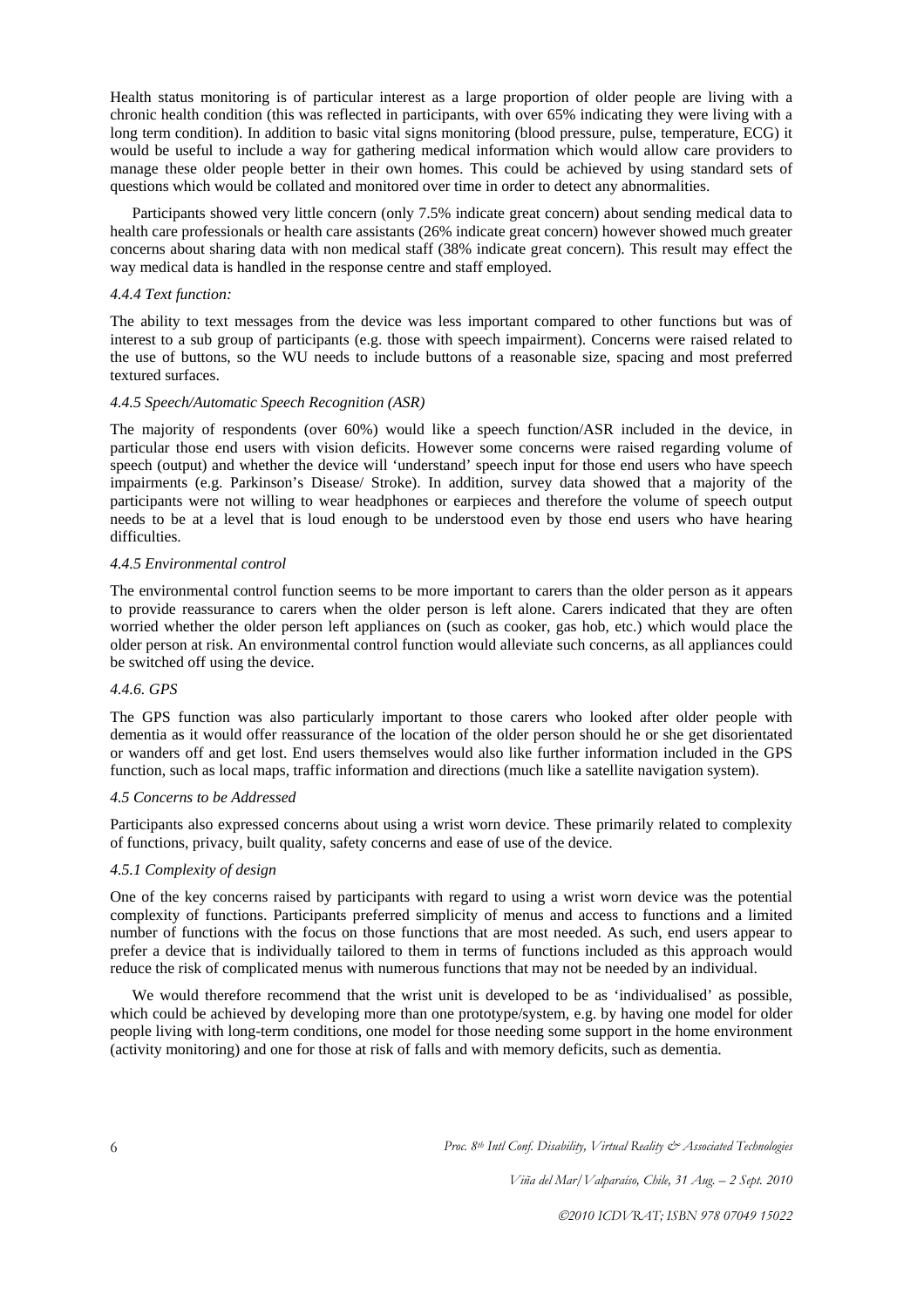### *4.5.2 Concerns about privacy*

Another concern raised by participants related to privacy and confidentiality. Participants also showed much greater concern in sharing medical data with non-medical staff (e.g. administrators) than with medical or health care trained staff. This will therefore affect the staffing in the response centres and may require staff to be trained in some aspects of health care as well as issues relating to confidentiality and data protection.

### *4.5.3 Build quality and safety concerns*

Some concerns were raised about build quality of the device, for example whether the WU will be water proof and shock proof, as end users were concerned about wearing the device in the bath/ shower and knocking the device on furniture or when having a fall. In addition, participants were also worried about getting entangled in clothes/catching the device on furniture such as curtains, in case of large buttons protruding from the device.

### *4.5.4 Ease of use*

The ease of use of the device in terms of hardware features was another key concern of participants. Issues raised by participants related to the size and spacing of buttons as well as the texture of buttons. Buttons need to be spaced adequately (which may explain the preference of space model option A and B over option C as the former two designs have buttons on the side rather than on the face of the unit) as well as large enough in size for those users with dexterity problems to use the device. Participants would also prefer to have textured surfaces on buttons as this would facilitate using the device, particularly for those people with dexterity problems.

## *4.6 Opportunities for Carers*

The use of a wrist worn device such as ENABLE could also have benefits for (informal) carers of older people. The main benefits for carers (as perceived by themselves) include increased independence and reassurance thus potentially increasing carers' quality of life. Carers clearly indicated that the use of a wrist worn device by the older person they cared for, would give them more independence as they would be able to leave the older person on their own for periods of time as well as use the device to help manage tasks such as medication reminders on a daily basis.

Carers often feel overburdened and have little time for themselves. Therefore a device such as ENABLE would increase their independence, and allow carers to have more time for themselves and thus potentially increase their quality of life as well as that of the older person. Another perceived benefit of the wrist worn device to carers was reassurance that the older person was well and safe, or in an emergency would be able to contact the carer or the response centre as appropriate. This would allow carers to respond more quickly to the older person's needs.

# **5. ENABLE PLATFORM**

ENABLE as a delivery solution consists of a number of key components (see Figure 6) as outlined below:

- The Service Centre software including the business layer components, the database schema and the web based user interface layer.
- The ENABLE application software for the Mobile Phone.
- The electronic and mechanical hardware for the Wrist Unit.
- The software for the Wrist Unit, consisting of the specific configuration of the operating system and the application software for the main processor and the firmware for a low-power micro-controller associated with sensors.

Following the user requirements, the ENABLE device was developed to meet the following requirements and service provision:

- Open system design to allow tailoring for an individual's/market needs and which allows integration of new sensors, and data collection and services to be remotely deployed and configured across the web.
- A device that can be used both inside and outside of the home and in which a number of previously separate features (falls detection, environmental control, GPS etc.) have been integrated into one unit.

*Proc. 8th Intl Conf. Disability, Virtual Reality & Associated Technologies*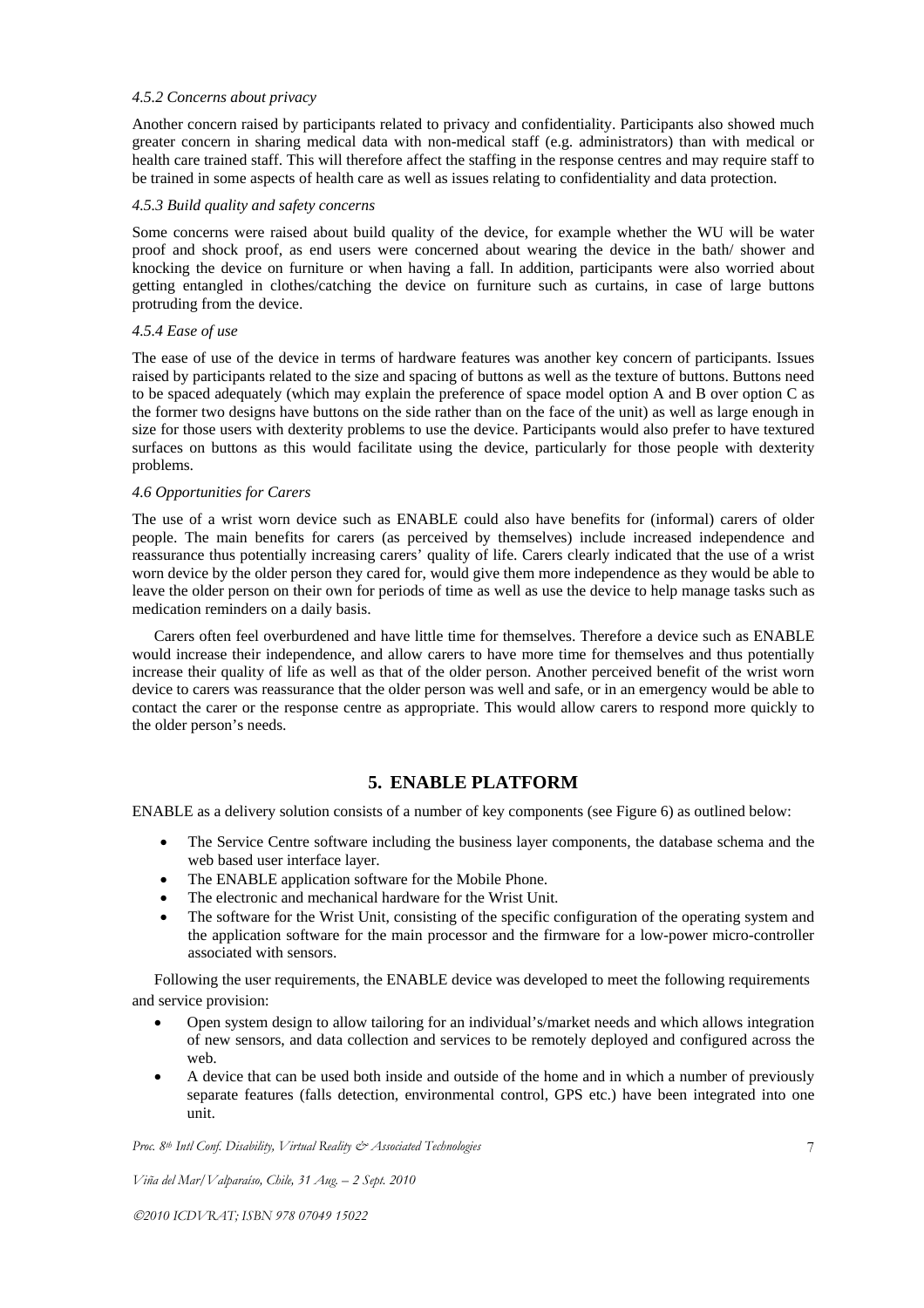- Simple, flexible and practical user interface which has a colour user interface, language and user independent voice commands and a simple five button operation (Figures 7 and 8).
- Wrist worn falls detection including differentiation between hard and soft falls, and falls prevention.
- Integrated social and healthcare functionality for monitoring of long term conditions and medication reminders.
- Auto connection to mobile/communications for quick and simple dial from the wrist unit.
- Context control of the user's environment e.g. for switching on/off lights as the user enters/leaves a room and location awareness of the use as they move between rooms.
- Emergency call and prompting and inside and outside location detection.



**Figure 6:** Overview of ENABLE Platform Prototype.

It has also been developed with accessibility in mind:

- Navigation of the user interface can be performed using speech commands as an alternative to buttons. These commands are language independent such that any user voice can operate them.
- The buttons and the visual display are large, compared to those on a watch, giving improved access for elderly people for time functions. Such accessibility advances the state of art for accessibility of mobile technology and telehealth and telecare services, especially for elderly people.
- The system is designed to be easily used by somebody with a visual impairment, as they don't have to be able to see the screen. The buttons are in distinctive positions. The automatic speech recognition option gives added accessibility.
- Speech input gives accessibility for people with reduced vision and/or manual dexterity. Combined with single switch input, the system becomes accessible for people with little upper limb movement, tetraplegics, amputees, etc.





*Proc. 8th Intl Conf. Disability, Virtual Reality & Associated Technologies*   **Figure 7.** *ENABLE Interface/Strap System* **Figure 8.** *ENABLE Command Buttons*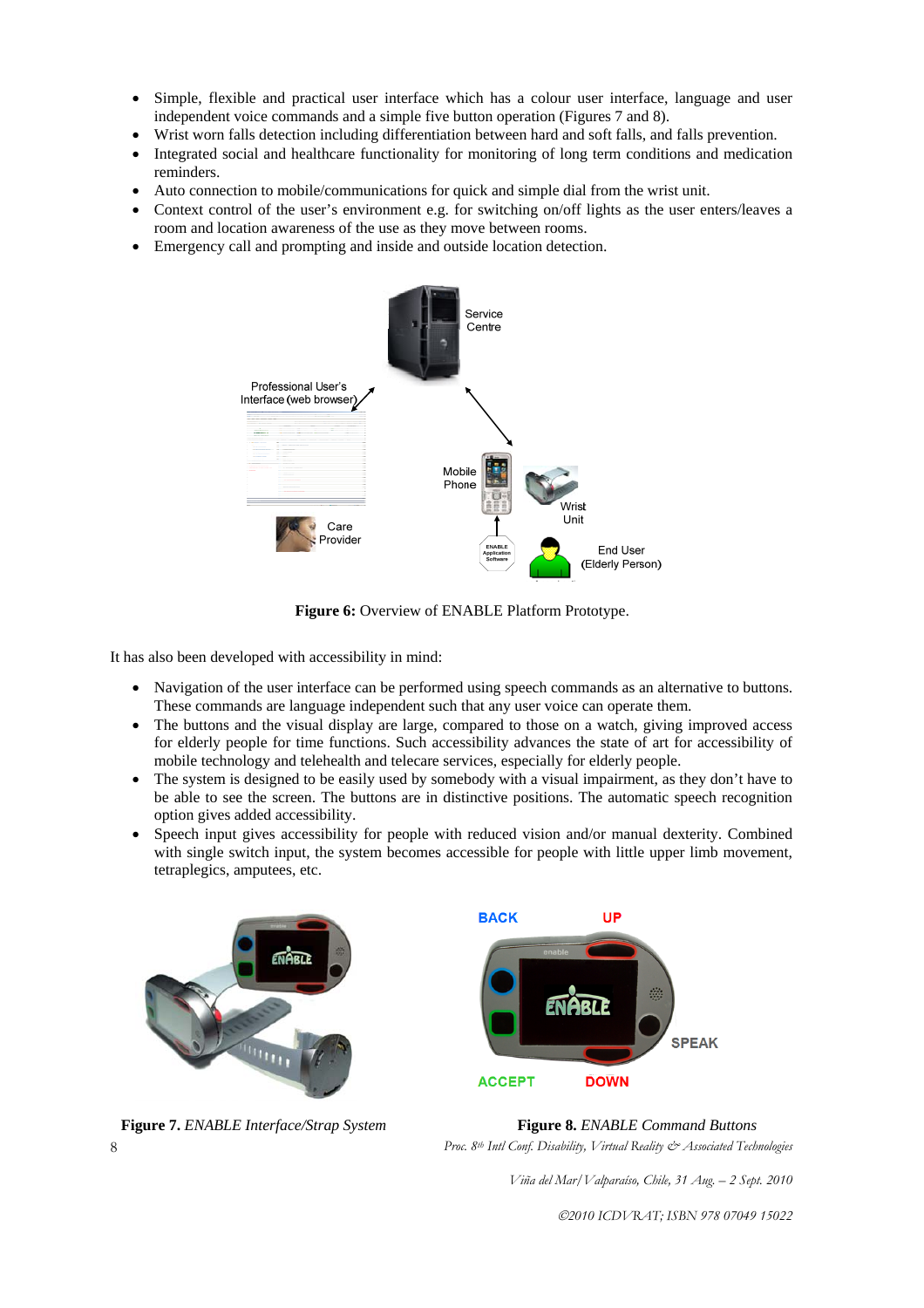## **6. USER FOCUS, TESTING AND RESULTS**

User trials of the ENABLE Wrist Unit device and the services it offers are being conducted in individual's homes and in care homes in the UK, Belgium, Austria, Greece and the Czech Republic between April and September 2010. Fifty wrist units have been manufactured for the trials and a series of short (two weeks) and long term (ten week) trials are taking place across the three month period in order to assess the success of the device, its aesthetics and usability of the interface, and the integrated functionality that it offers (Figures 9- 12).



**Figures 9 and 10.** *ELZA, a resident at WZC Cassiers vzw in Belgium being trained to use the system*



**Figure 11 and 12.** *Vi, a UK participant using the system outside of and within the home*

# **7. CONCLUSIONS**

ENABLE has sought to address a number of technical, integration and service aligned issues that if solved will provide a capacity for change currently not available through other programmes/devices. Elderly and vulnerable people are faced with a number of issues as they seek to maintain their independence and to maintain their quality of life. ENABLE for example:

- Has created an integrated technology platform capable of serving telecare, telehealth and the combined disciplines. The main innovation of ENABLE is the integration of formerly disparate functionality (ECS, falls detection, telephony, care management, quality of life assessment etc.), into one mobile platform.
- Provides the capacity for different configuration profiles so that functionality is adapted to the special situation of the user. This approach also ensures that the ENABLE solution is open to facilitate changes and extension of performance and adaptation to future needs of an individual.
- Has a falls algorithm built into the ENABLE wrist unit that will differentiate between different motion profiles to allow a greater reliability for the detection of falls whilst removing false positives. The falls application can be integrated with applications so that a single device can be used for a range of services.
- Assesses users on a regular basis through a preventative question set using a standard tool that examines the issues of daily living that increase the risk of falling. This could be linked to a prompting

*Proc. 8th Intl Conf. Disability, Virtual Reality & Associated Technologies* 

*Viña del Mar/Valparaíso, Chile, 31 Aug. – 2 Sept. 2010*